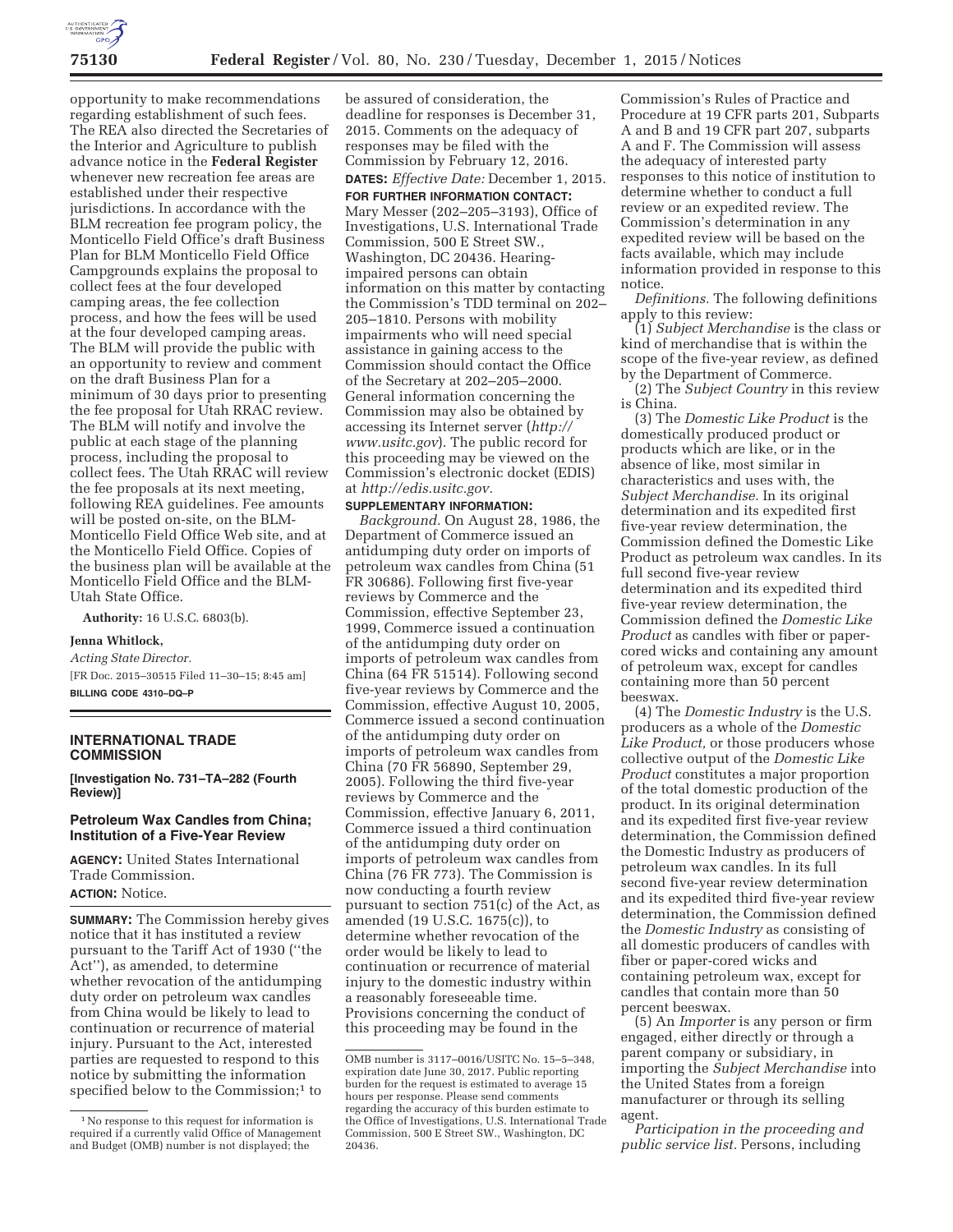industrial users of the *Subject Merchandise* and, if the merchandise is sold at the retail level, representative consumer organizations, wishing to participate in the proceeding as parties must file an entry of appearance with the Secretary to the Commission, as provided in section 201.11(b)(4) of the Commission's rules, no later than 21 days after publication of this notice in the **Federal Register**. The Secretary will maintain a public service list containing the names and addresses of all persons, or their representatives, who are parties to the proceeding.

Former Commission employees who are seeking to appear in Commission five-year reviews are advised that they may appear in a review even if they participated personally and substantially in the corresponding underlying original investigation or an earlier review of the same underlying investigation. The Commission's designated agency ethics official has advised that a five-year review is not the same particular matter as the underlying original investigation, and a five-year review is not the same particular matter as an earlier review of the same underlying investigation for purposes of 18 U.S.C. 207, the post employment statute for Federal employees, and Commission rule 201.15(b) (19 CFR 201.15(b)), 79 FR 3246 (Jan. 17, 2014), 73 FR 24609 (May 5, 2008). Consequently, former employees are not required to seek Commission approval to appear in a review under Commission rule 19 CFR 201.15, even if the corresponding underlying original investigation or an earlier review of the same underlying investigation was pending when they were Commission employees. For further ethics advice on this matter, contact Carol McCue Verratti, Deputy Agency Ethics Official, at 202–205–3088.

*Limited disclosure of business proprietary information (BPI) under an administrative protective order (APO) and APO service list.* Pursuant to section 207.7(a) of the Commission's rules, the Secretary will make BPI submitted in this proceeding available to authorized applicants under the APO issued in the proceeding, provided that the application is made no later than 21 days after publication of this notice in the **Federal Register**. Authorized applicants must represent interested parties, as defined in 19 U.S.C. 1677(9), who are parties to the proceeding. A separate service list will be maintained by the Secretary for those parties authorized to receive BPI under the APO.

*Certification.* Pursuant to section 207.3 of the Commission's rules, any

person submitting information to the Commission in connection with this proceeding must certify that the information is accurate and complete to the best of the submitter's knowledge. In making the certification, the submitter will be deemed to consent, unless otherwise specified, for the Commission, its employees, and contract personnel to use the information provided in any other reviews or investigations of the same or comparable products which the Commission conducts under Title VII of the Act, or in internal audits and investigations relating to the programs and operations of the Commission pursuant to 5 U.S.C. Appendix 3.

*Written submissions.* Pursuant to section 207.61 of the Commission's rules, each interested party response to this notice must provide the information specified below. The deadline for filing such responses is December 31, 2015. Pursuant to section 207.62(b) of the Commission's rules, eligible parties (as specified in Commission rule 207.62(b)(1)) may also file comments concerning the adequacy of responses to the notice of institution and whether the Commission should conduct an expedited or full review. The deadline for filing such comments is February 12, 2016. All written submissions must conform with the provisions of sections 201.8 and 207.3 of the Commission's rules and any submissions that contain BPI must also conform with the requirements of sections 201.6 and 207.7 of the Commission's rules. Please be aware that the Commission's rules with respect to filing have changed. The most recent amendments took effect on July 25, 2014. *See* 79 FR 35920 (June 25, 2014), and the revised Commission Handbook on E-filing, available from the Commission's Web site at *http:// edis.usitc.gov.* Also, in accordance with sections 201.16(c) and 207.3 of the Commission's rules, each document filed by a party to the proceeding must be served on all other parties to the proceeding (as identified by either the public or APO service list as appropriate), and a certificate of service must accompany the document (if you are not a party to the proceeding you do not need to serve your response).

*Inability to provide requested information.* Pursuant to section 207.61(c) of the Commission's rules, any interested party that cannot furnish the information requested by this notice in the requested form and manner shall notify the Commission at the earliest possible time, provide a full explanation of why it cannot provide the requested information, and indicate alternative forms in which it can provide

equivalent information. If an interested party does not provide this notification (or the Commission finds the explanation provided in the notification inadequate) and fails to provide a complete response to this notice, the Commission may take an adverse inference against the party pursuant to section 776(b) of the Act (19 U.S.C. 1677e(b)) in making its determination in the review.

*Information To Be Provided In Response to This Notice of Institution:*  As used below, the term ''firm'' includes any related firms.

(1) The name and address of your firm or entity (including World Wide Web address) and name, telephone number, fax number, and email address of the certifying official.

(2) A statement indicating whether your firm/entity is a U.S. producer of the *Domestic Like Product,* a U.S. union or worker group, a U.S. importer of the *Subject Merchandise,* a foreign producer or exporter of the *Subject Merchandise,*  a U.S. or foreign trade or business association, or another interested party (including an explanation). If you are a union/worker group or trade/business association, identify the firms in which your workers are employed or which are members of your association.

(3) A statement indicating whether your firm/entity is willing to participate in this proceeding by providing information requested by the Commission.

(4) A statement of the likely effects of the revocation of the antidumping duty order on the *Domestic Industry* in general and/or your firm/entity specifically. In your response, please discuss the various factors specified in section 752(a) of the Act (19 U.S.C. 1675a(a)) including the likely volume of subject imports, likely price effects of subject imports, and likely impact of imports of *Subject Merchandise* on the *Domestic Industry.* 

(5) A list of all known and currently operating U.S. producers of the *Domestic Like Product.* Identify any known related parties and the nature of the relationship as defined in section 771(4)(B) of the Act (19 U.S.C.  $1677(4)(B)$ ).

(6) A list of all known and currently operating U.S. importers of the *Subject Merchandise* and producers of the *Subject Merchandise* in the *Subject Country* that currently export or have exported *Subject Merchandise* to the United States or other countries after 2009.

(7) A list of 3–5 leading purchasers in the U.S. market for the *Domestic Like Product* and the *Subject Merchandise*  (including street address, World Wide